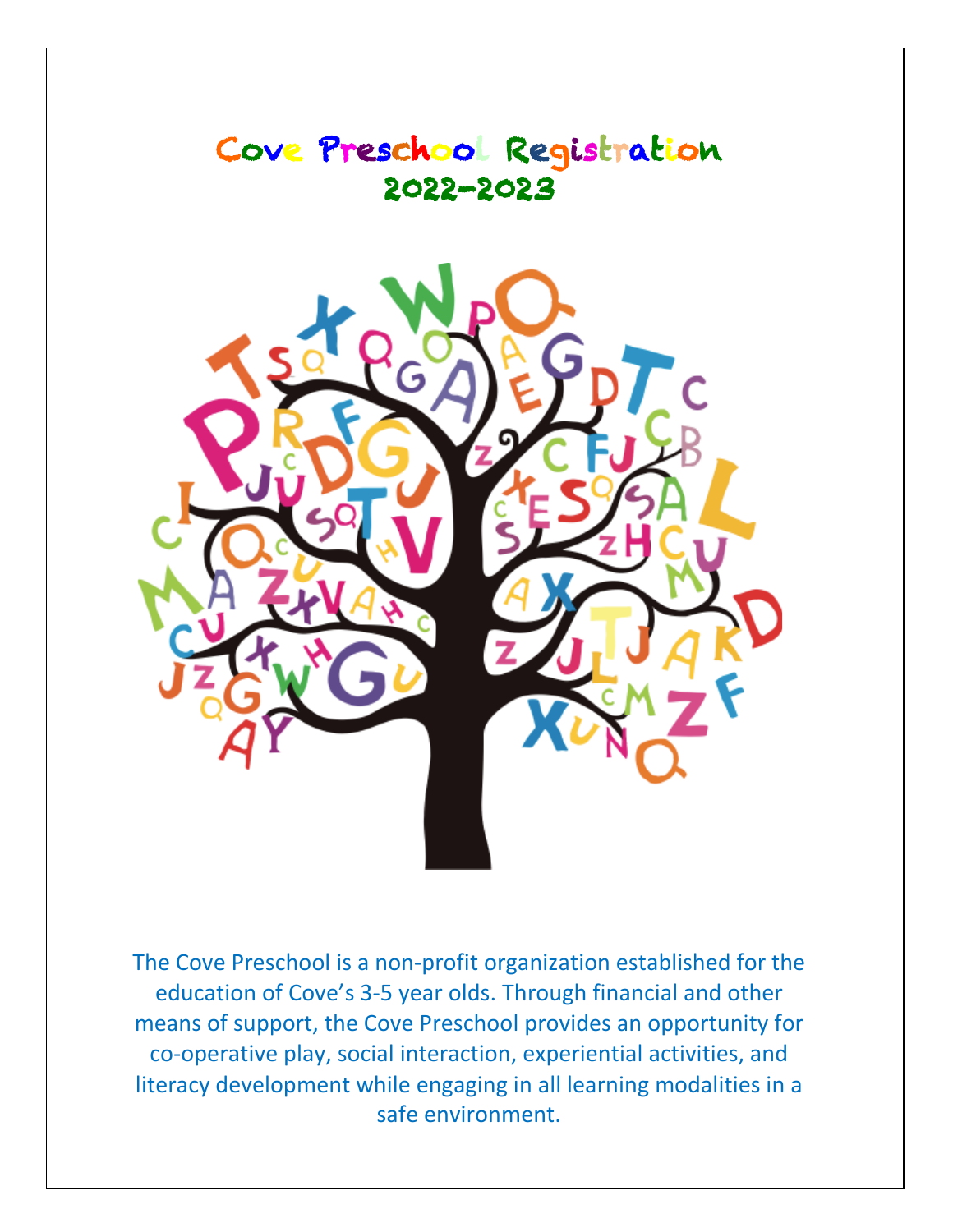# **Cove Preschool Policies Procedures**

#### **Please initial each item to ensure that you have read and understand each one.**

**All enrollment forms need to be returned before your child can begin preschool and you must inform the preschool when changes need to be made to any of the information.\_\_\_\_\_**

**We need to have a working phone number that we can contact you incase of emergencies, changes in schedules, and problems that may arise. If you have a change in phone number please make needed changes.\_\_\_\_\_**

**There is a one month trial period to ensure your child's success. All students must be potty trained before attending class.\_\_\_\_\_**

**We reserve the right to release students for any reason. It is our desire to maintain a safe, productive learning environment with age appropriate curriculum for all students. \_\_\_\_\_**

**Tuition for preschool is \$125.00 per month for 2 days per week and \$200.00 per month for 4 day per week. Tuition payments are the same each month, regardless of the number of school days in a month, including Christmas Break, Spring Break, or school cancellation due to inclement weather/sickness.\_\_\_\_\_**

**School days will not be made up for classes canceled due to inclement weather or sickness. No refunds for canceled classes.\_\_\_\_\_**

**Cove Preschool will follow the district's lead on closures, i.e. if there is a closure of Cove School District, Cove Preschool will also close. \_\_\_\_\_**

**A \$100.00 enrollment fee is due with your enrollment forms. This fee holds your child's spot in the preschool and buys all supplies, events, and activities that we do in class. The enrollment fee is nonrefundable unless we are unable to place your child. \_\_\_\_\_**

**Tuition is paid on the first school day of each month. Accounts that are 30 days past due will result in a discontinued service. Your child's spot will be held for two weeks, after which time a child from the waiting list may take your child's spot.\_\_\_\_\_**

**If a check is returned for non-sufficient funds and additional fee of \$25.00 will apply.\_\_\_\_\_**

**Tuition is due monthly regardless off attendance, unless you are withdrawing your child for the rest of the year.\_\_\_\_\_**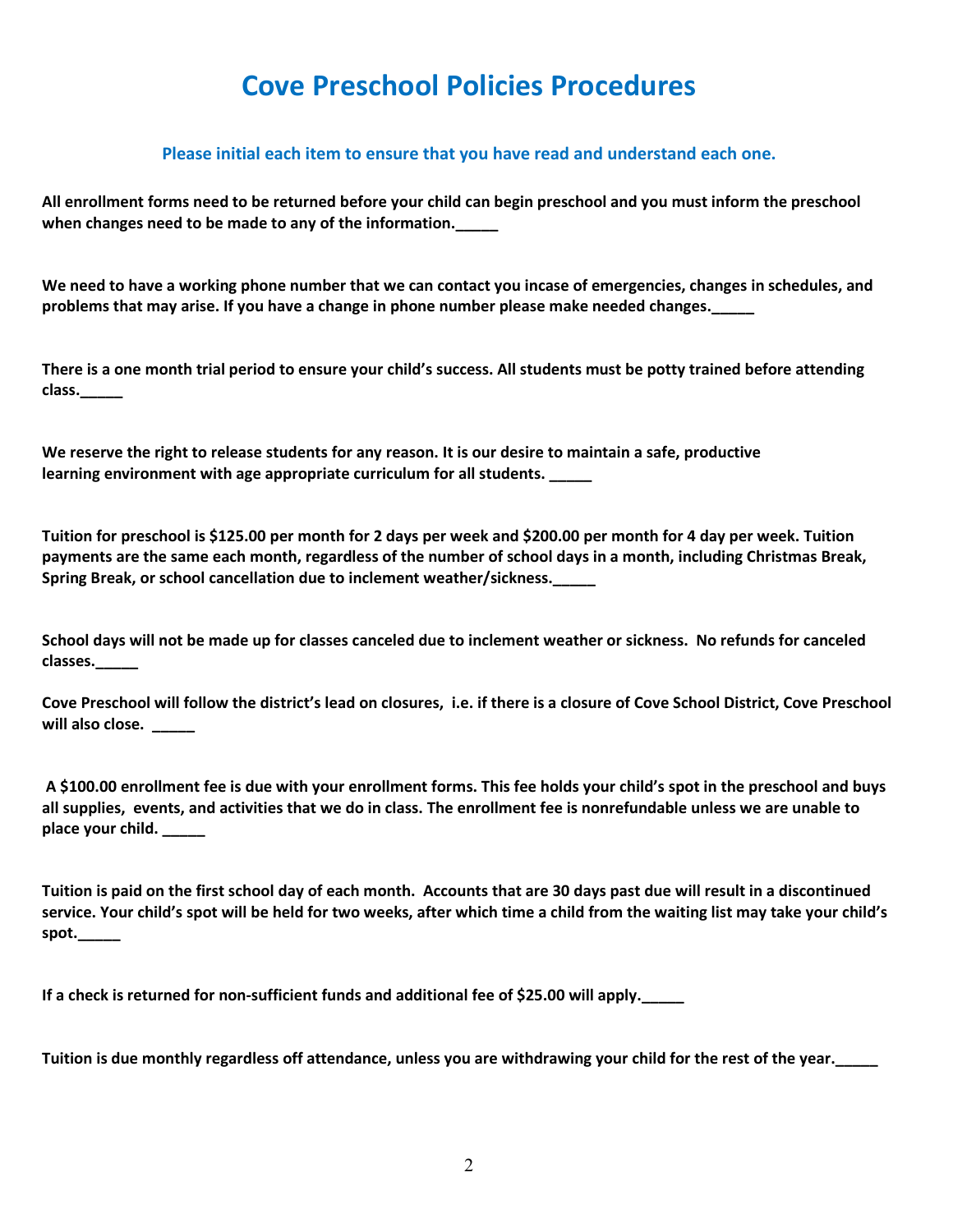**If your child becomes ill at preschool, he/she will be isolated from the other children and you will be notified to pick them up as soon as possible. It is extremely important to keep your child's file up to date with your current phone number for notifications.\_\_\_\_\_**

#### **Please initial each item to ensure that you have read and understand each one.**

**Please keep your child home whenever he/she has a fever, cough, shortness of breath, vomiting, diarrhea, eye infections, head lice, or signs of a communicable disease. These things can spread quickly in a school setting and Oregon law requires that sick children be removed from the school setting. If your child has had an illness with a fever and/or a cough they must be symptom-free for 24hrs before returning to preschool\_\_\_\_\_**

**Oregon Health Authority states not to bring children who have been exposed to someone who has had an active case of COIVD-19. The exposed individual needs to be quarantined for 5 days after their last date of exposure to a known case.** 

**Routine scratches and scrapes are inevitable when children play and will be treated with topical antiseptic and a bandaid.\_\_\_\_\_**

**\_\_\_\_\_**

**A reasonable attempt will be made to keep track of the students' belongings, but the preschool cannot replace any items that are lost, get broken or are damaged at preschool. \_\_\_\_\_**

**Please place initials or identifying marks on your children's belongings to avoid mix-ups. We do many outside activities and art/craft projects, so please send your child to preschool in clothing appropriate to the weather and possibly messy activities.\_\_\_\_\_**

**Discipline consists of positive reinforcement, behavior redirection, and the think chair. Physical punishment is never used. The behavioral plan in place helps document student's behavior and maintains communication between parent(s) and the teacher. The plan also sets thresholds for when the board members need to get involved in case of student's removal from class.\_\_\_\_\_**

**If anyone other than the parent/primary custodian is to pick up the child, the teacher must be notified.\_\_\_\_\_**

**We will occasionally take the children into the community for fieldtrips and excursions. Any vehicular transportation arrangements will be made in advance and there will be a separate permission form for each activity.\_\_\_\_\_**

**In case the teacher is unable to be at school every attempt will be made to find a substitute, if a substitute is unavailable school we be canceled.\_\_\_\_\_**

**School opens 10 minutes before class starts. Students need to be picked up on time after class. This will allow adequate prep time for the teacher.\_\_\_\_\_**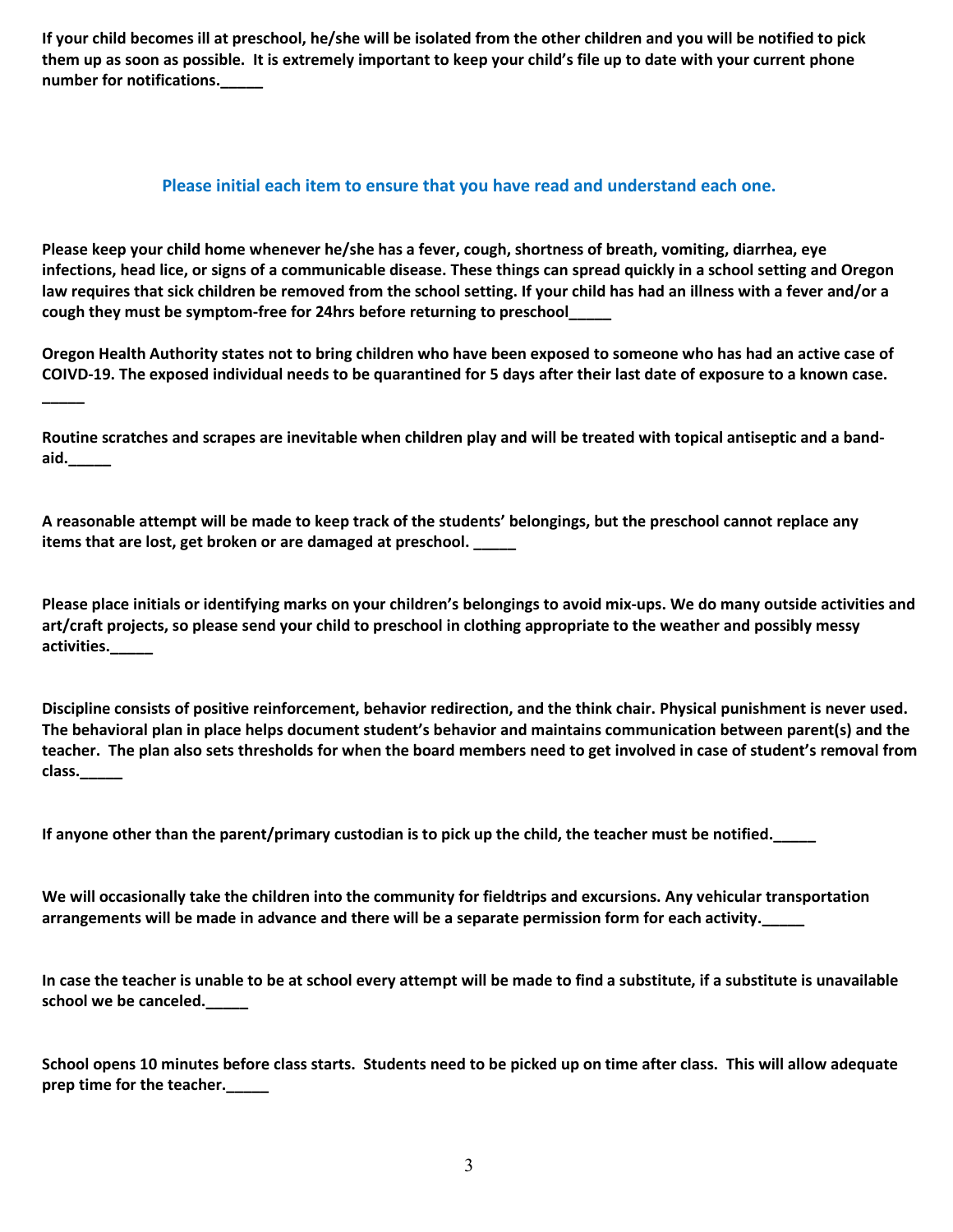# **Cove Preschool Enrollment Information**

| Your Child's age as of September 1, 2022                                    | Child's Birth date: $/$ / |  |
|-----------------------------------------------------------------------------|---------------------------|--|
| **Students must have reached eligibility age on or before September 1, 2022 |                           |  |

Child's full legal name: \_\_\_\_\_\_\_\_\_\_\_\_\_\_\_\_\_\_\_\_\_\_\_\_\_\_\_\_\_\_\_\_\_\_\_\_\_\_\_\_\_\_\_\_\_\_\_\_

Preferred/casual name: \_\_\_\_\_\_\_\_\_\_\_\_\_\_\_\_\_\_\_\_\_\_\_\_\_\_\_\_\_\_\_\_\_\_\_\_\_\_\_\_\_\_\_\_\_\_\_\_\_

## **Mothers/ Guardian Information**

| <b>Name</b>                                    |                                                            |
|------------------------------------------------|------------------------------------------------------------|
| Lives with Child?                              | Yes /<br><b>No</b>                                         |
| <b>Home Address</b>                            |                                                            |
| <b>Mailing Address</b>                         |                                                            |
| Home Phone #                                   |                                                            |
| <b>Cell Phone #</b>                            |                                                            |
| <b>Work Phone #</b>                            |                                                            |
| <b>Email Address</b>                           |                                                            |
| <b>Preferred Method of Contact</b><br>(Circle) | <b>Phone Call</b><br>Other (List):<br>Email<br><b>Text</b> |

### **Fathers/ Guardian Information**

| <b>Name</b>                                    |                                                            |
|------------------------------------------------|------------------------------------------------------------|
| Lives with Child?                              | Yes $/$<br><b>No</b>                                       |
| <b>Home Address</b>                            |                                                            |
| <b>Mailing Address</b>                         |                                                            |
| Home Phone #                                   |                                                            |
| <b>Cell Phone #</b>                            |                                                            |
| <b>Work Phone #</b>                            |                                                            |
| <b>Email Address</b>                           |                                                            |
| <b>Preferred Method of Contact</b><br>(Circle) | <b>Phone Call</b><br>Email<br>Other (List):<br><b>Text</b> |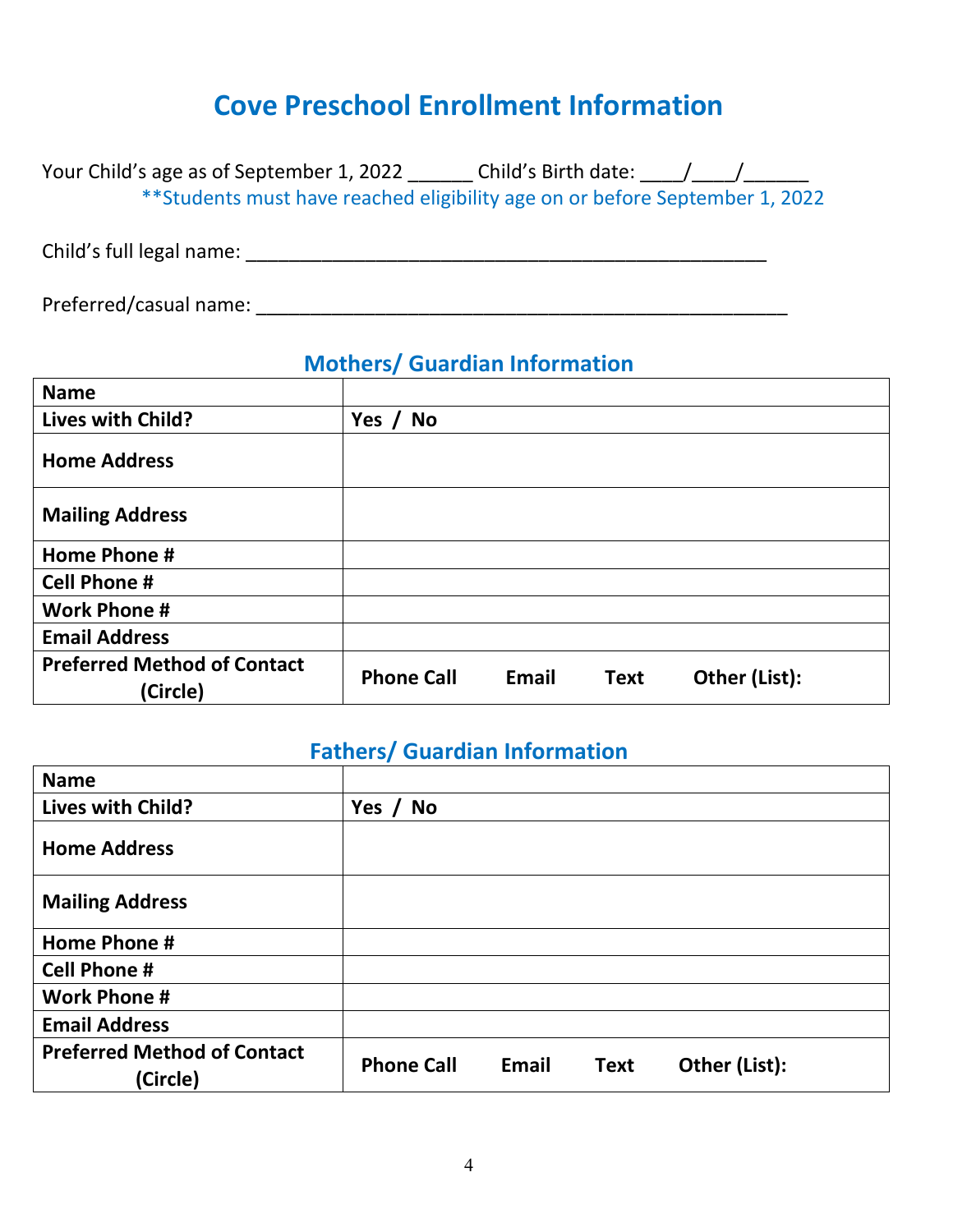## **Emergency Contact**

If we are unable to reach you

| <b>Name</b>              |  |
|--------------------------|--|
| <b>Home Address</b>      |  |
| <b>Mailing Address</b>   |  |
| <b>Home Phone #</b>      |  |
| <b>Cell Phone #</b>      |  |
| <b>Relation to Child</b> |  |

### **Additional Contacts**

### Those permissible to pick up child from school

| <b>Name</b> | Phone # | Relationship |
|-------------|---------|--------------|
|             |         |              |
|             |         |              |
|             |         |              |
|             |         |              |
|             |         |              |
|             |         |              |
|             |         |              |
|             |         |              |

**For your child's safety, we need to know that we are releasing your child to only those permitted. We understand that family schedules may change but please inform teacher right away if a new person/ family member is picking up your child. If changes are not communicated with the teacher they will not release child.**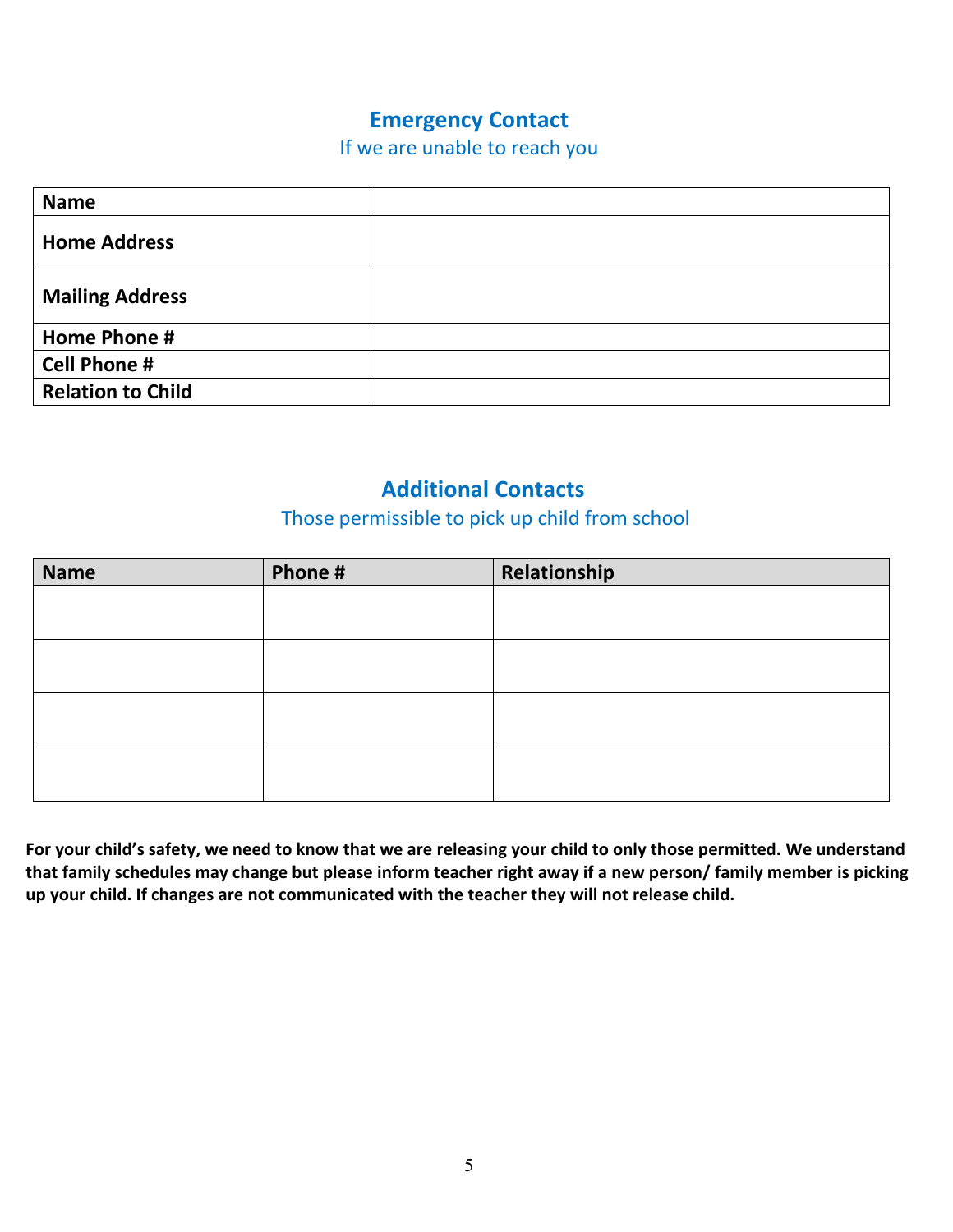## **About Your Child/ Home Life**

My child is interested in:

My child doesn't like:

Other children living with child along with ages:

Special information about family (recent moves, death of family members, divorces, new baby):

Has your child interacted with other children his/ her age (circle if applicable)?

Child Care Schools

Do you have any concerns about your child's development or behavior?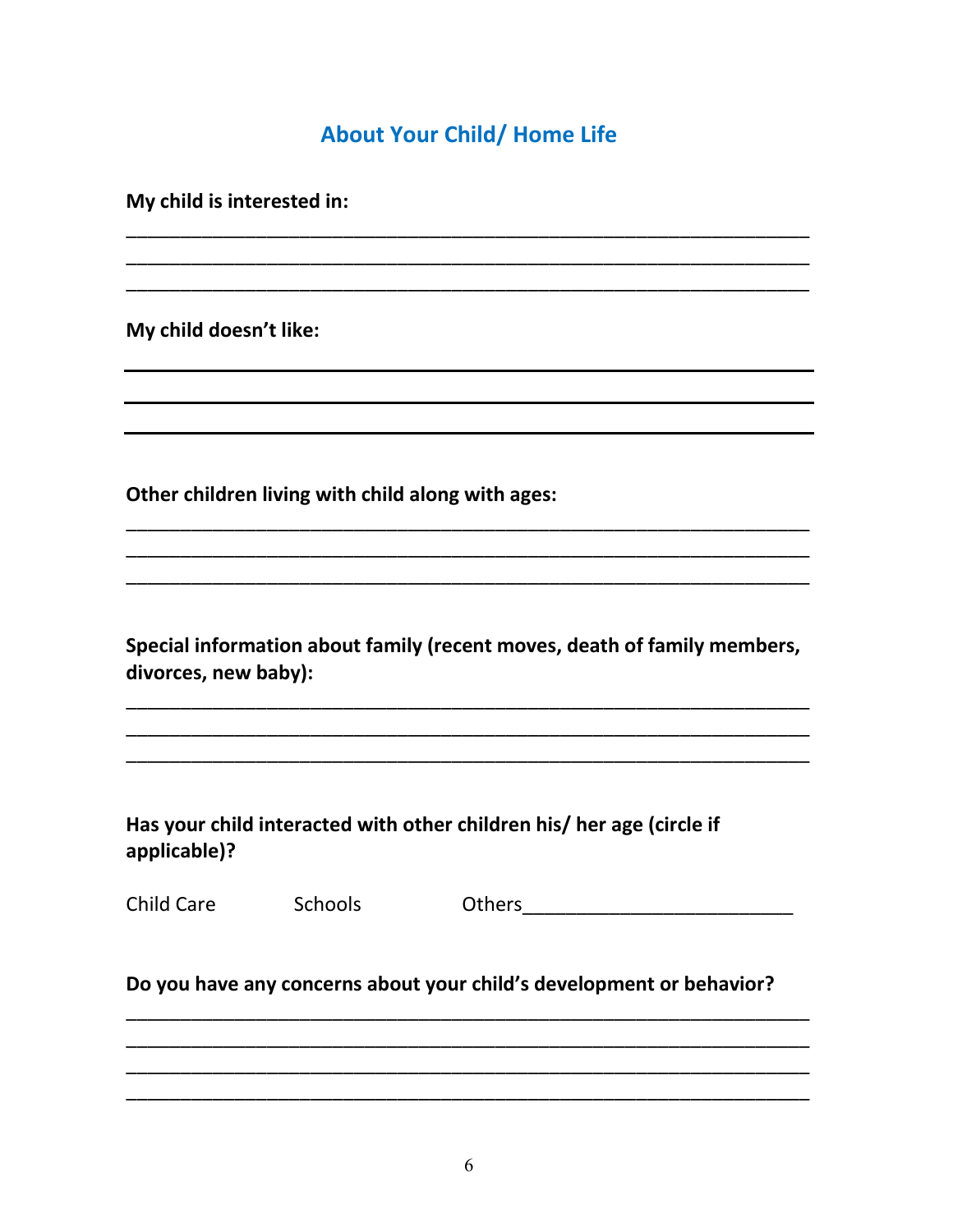# **Medical Information**

**Please list any allergies or medical conditions that your child might have, any foods or activities that these conditions might prohibit.**

\_\_\_\_\_\_\_\_\_\_\_\_\_\_\_\_\_\_\_\_\_\_\_\_\_\_\_\_\_\_\_\_\_\_\_\_\_\_\_\_\_\_\_\_\_\_\_\_\_\_\_\_\_\_\_\_\_\_\_\_\_\_\_

| <b>Child's Medical Physician:</b> |  |
|-----------------------------------|--|
|                                   |  |
| <b>Child's Dentists:</b>          |  |
| Phone #                           |  |

# **Permission Policies/ Authorization**

Please initial each item to ensure that you have read and understand each one.

- **In the event that emergency medical treatment is needed; I herby consent to Cove Preschool to provide or acquire that emergency treatment, including transportation to a medical facilities, at my expense. \_\_\_\_\_\_\_\_\_**
- **May participate in school field trips.**
- **May release photos and names to local media.\_\_\_\_\_\_\_\_\_**
- **May post photos to Cove Preschool website and Facebook page. \_\_\_\_\_\_\_\_\_\_**

**By signing the registration application, you acknowledge that you have read, understand, and will comply with all Cove Preschool's rules, responsibilities, and terms listed within.**

**Mother/ Guardian Date** 

**Father/ Guardian Date**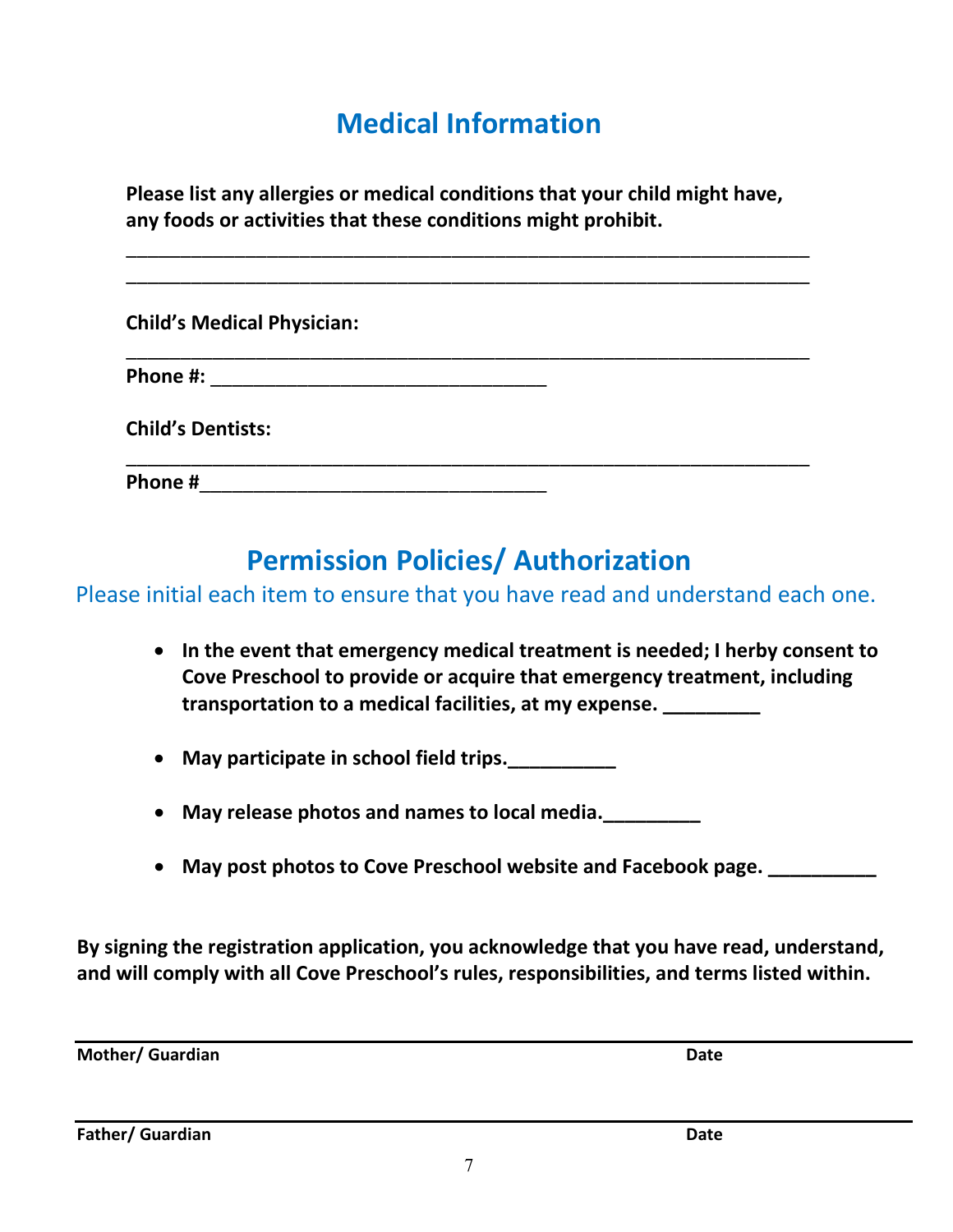#### **Cove Preschool Representative Date**

## **Keep at Home Handbook**

**\_\_\_\_\_\_\_\_\_\_\_\_\_\_\_\_\_\_\_\_\_\_\_\_\_\_\_\_\_\_\_\_\_\_\_\_\_\_\_\_\_\_\_\_\_\_\_\_\_\_\_\_\_\_\_\_\_\_\_\_\_\_\_\_\_\_\_\_\_\_\_\_\_\_\_\_**

**All students must be potty trained before attending class.**

**We reserve the right to release students for any reason. It is our desire to maintain a safe, productive learning environment with age appropriate curriculum for all students. If there is problems that need to be addressed the teacher will be in contact with parents. If the problem continues we may release a student.** 

**A \$100.00 enrollment fee is due with your enrollment forms. This fee holds your child's spot in the preschool and buys all supplies, snacks, and activities that we do in class. The enrollment fee is nonrefundable unless we are unable to place your child.** 

**Tuition for preschool is \$125.00 per month for 2 days per week and \$200.00 per month for 4 day per week. Tuition payments are the same each month, regardless of the number of school days in a month, including Christmas Break, Spring Break, or school cancellation due to inclement weather/sickness. School days will not be made up for classes canceled due to inclement weather or sickness. No refunds for canceled classes.**

**Tuition is paid on the first school day of each month. Accounts that are 30 days past due will result in a discontinued service. Your child's spot will be held for two weeks, after which time a child from the waiting list may take your child's spot.** 

**If a check is returned for non-sufficient funds and additional fee of \$25.00 will apply. Tuition is due monthly regardless off attendance, unless you are withdrawing your child for the rest of the year.**

**Children must be signed in and out by an adult daily. A quick health check (verbal questions, temperature check if needed) will be done upon arrival to ensure children are not coming to school with a known illness.**

**We need to have a working phone number that we can contact you incase of emergencies, changes in schedules, and problems that may arise. If you have a change in phone number please make needed changes**

**If your child becomes ill at preschool, he/she will be isolated from the other children and you will be notified to pick them up as soon as possible. It is extremely important to keep your child's file up to date with your current phone number for notifications.**

**Please keep your child home whenever he/she has a fever, vomiting, diarrhea, eye infections, head lice, or signs of a communicable disease. These things can spread quickly in a school setting and Oregon law requires that sick children be removed from the school setting. If your child has had an illness with a fever and/or a cough they must be symptom-free for 24hrs before returning to preschool.**

**Oregon Health Authority states not to bring children who have been exposed to someone who has had an active case of COIVD-19. The exposed individual needs to be quarantined 5 days after their last date of exposure to a known case.**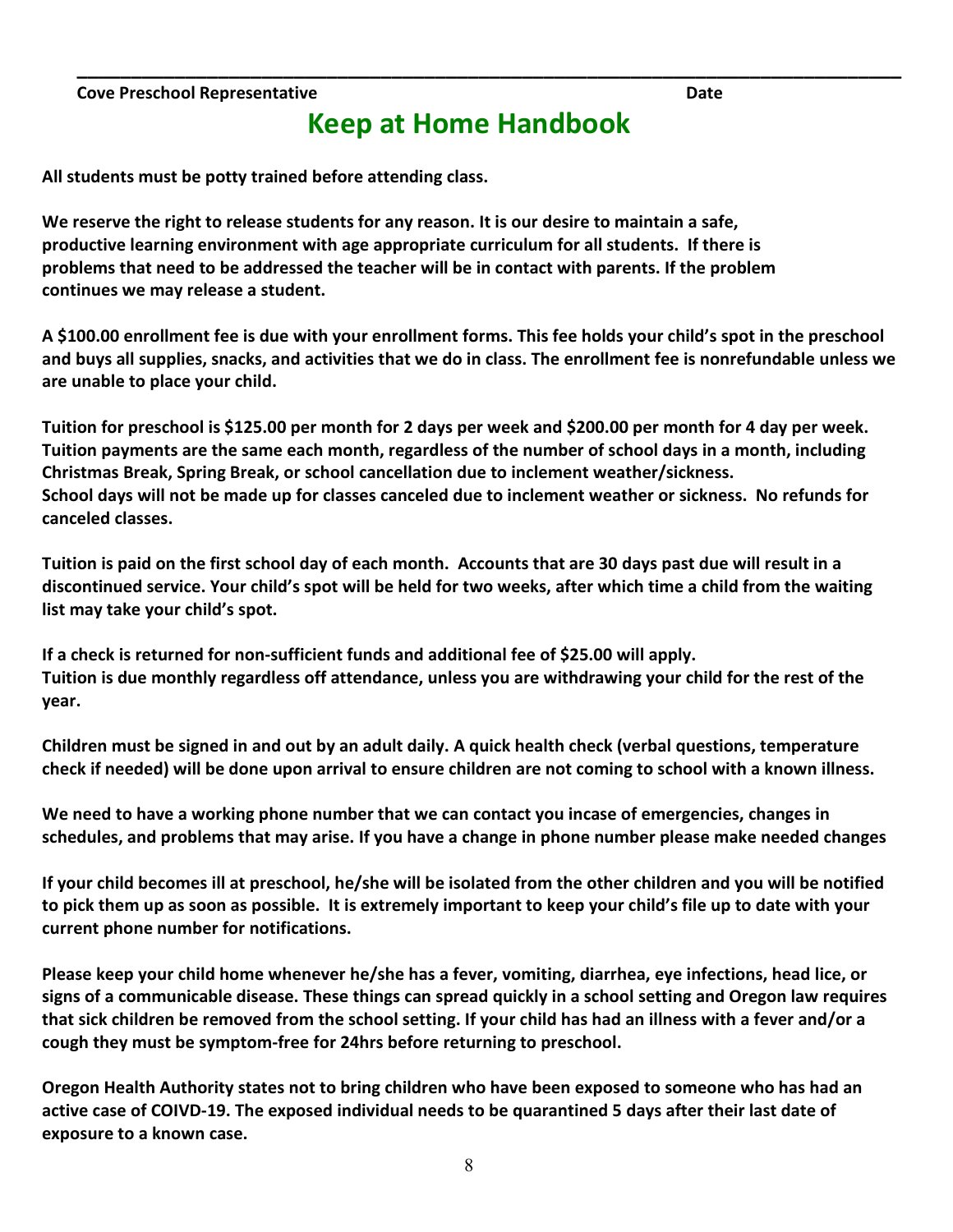**Routine scratches and scrapes are inevitable when children play and will be treated with topical antiseptic and a band-aid.**

**A reasonable attempt will be made to keep track of the students' belongings, but the preschool cannot replace any items that are lost, get broken or are damaged at preschool.** 

**Please place initials or identifying marks on your children's belongings to avoid mix-ups. We do many outside activities and art/craft projects, so please send your child to preschool in clothing appropriate to the weather and possibly messy activities.**

**Discipline consists of positive reinforcement, behavior redirection, and the think chair. Physical punishment is never used. The behavioral plan in place helps document student's behavior and maintains communication between parent(s) and the teacher. The plan also sets thresholds for when the board members need to get involved in case of student's removal from class.**

**If anyone other than the parent/primary custodian is to pick up the child, the teacher must be notified.**

**We will occasionally take the children into the community for fieldtrips and excursions. Any vehicular transportation arrangements will be made in advance and there will be a separate permission form for each activity.**

**In case the teacher is unable to be at school every attempt will be made to find a substitute, if a substitute is unavailable school we be canceled.**

**School opens 10 minutes before class starts. Students need to be picked up on time after class. This will allow adequate prep time for the teacher.**

### **REGISTRATION AND TUITION COSTS**

**THERE IS A NONREFUNDABLE \$100 FEE TO REGISTER YOUR CHILD. THIS COST IS TO BUY ALL SCHOOL SUPPLIES AND MATERIALS THAT WILL BE NEEDED FOR THE ENTIRE SCHOOL YEAR. IF WE ARE UNABLE TO PLACE YOUR CHILD INTO OUR PROGRAM YOUR MONEY WILL BE REFUNDED.**

| 2 days a week (Tuesdays and Thursday) 8:05 AM- 11:05 AM | \$125.00 Per Month |
|---------------------------------------------------------|--------------------|
| 4 Days a week (Monday – Thursday) 12:15 PM-3: 15 PM     | \$200.00 Per Month |

**Payment methods are by cash or checks. Checks should be made out to Cove Preschool.**